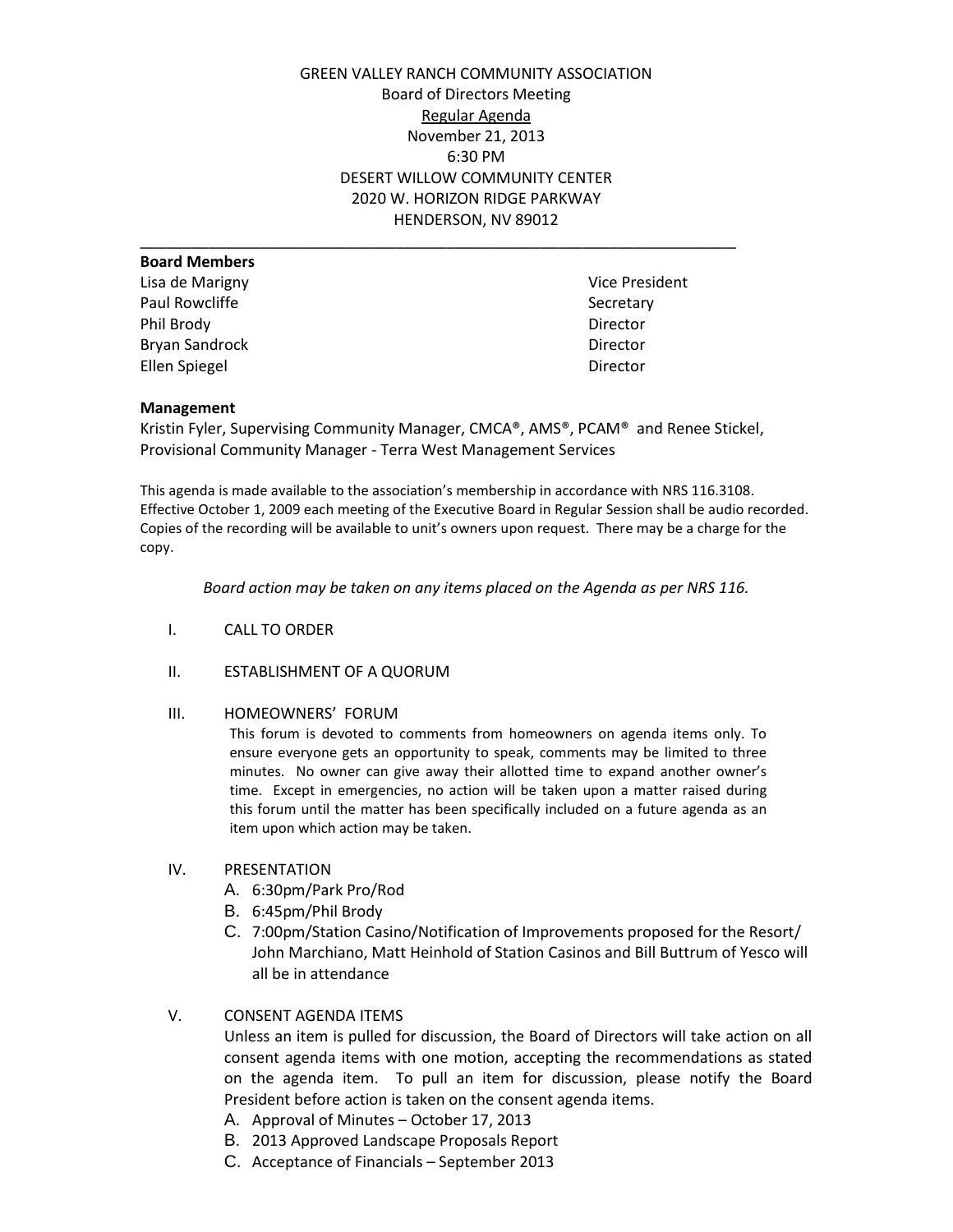- D. Next Meeting January 16, 2014
- E. Priority List and Annual Calendar
- F. Reserve Expense Report
- G. 2013 Pending Reserve Projects
- H. 2014 Reserve Projects
- I. 2015 Reserve Projects
- J. Bob Fix it
	- 1. Near Chestnut Ridge/paint transformer \$150
	- 2. Pavilion Point/paint wall \$150
	- 3. Pavilion Point/pilaster and paint \$150
	- 4. Trail behind Castle Rock/paint wall \$150
	- 5. Corner of Paseo Verde and Carnegie/ pilaster and paint \$150
- VI. FINANCIAL REVIEW
	- A. Treasurers Report
- VII. UNFINISHED BUSINESS
	- A. Reserve Study financial updates/full studies annually bids Review/Discuss/Motion to do a financial update or annual full study
		- 1. Hann Reserve Consulting \$5,600
		- 2. CS Consulting Services \$10,200/\$76,300
		- 3. Nevada Reserve Studies \$6,895
		- 4. Vegas Reserve Study \$3,500/\$4,900
		- 5. Complex Solution \$7,500/\$12,000
		- 6. Robert Saylor Reserves \$6,275/\$8,375
		- 7. Browning Reserve Group \$3,800/\$5,200
		- 8. LM Consultants \$17,500/\$24,500
		- 9. McCaffery Reserve Consulting \$2,650/\$5,250
		- 10. Association Reserves \$13,980/\$9,270
	- B. Installation of benches tables outside the Multi-Generational Center/Rest Stop Bids – Review/Discuss/Motion to approve bid
		- 1. American Builder no bid
		- 2. Buckeye no bid
		- 3. CM Works no bid
		- 4. GB Group (8') \$7,599.00, (7') \$5,923.00
		- 5. Green Living Services no bid
		- 6. Har-Bro declined
		- 7. Keystone no bid
		- 8. KRT Concepts no bid
		- 9. MD House \$9,600
		- 10. Nigro \$12,200.99
		- 11. Bob Fix It no bid
	- C. Repair and reseal the Basketball Court at Friendship Park bids
		- Review/Discuss/Motion to approve bid
			- 1. Green Living Services no bid
			- 2. Park Pro \$6,879.00
			- 3. MK House \$7,340.00
			- 4. Resurfacing of Nevada no bid
			- 5. Bob Fix It no bid
			- 6. Surface Specialist no bid
			- 7. Precision Paving declined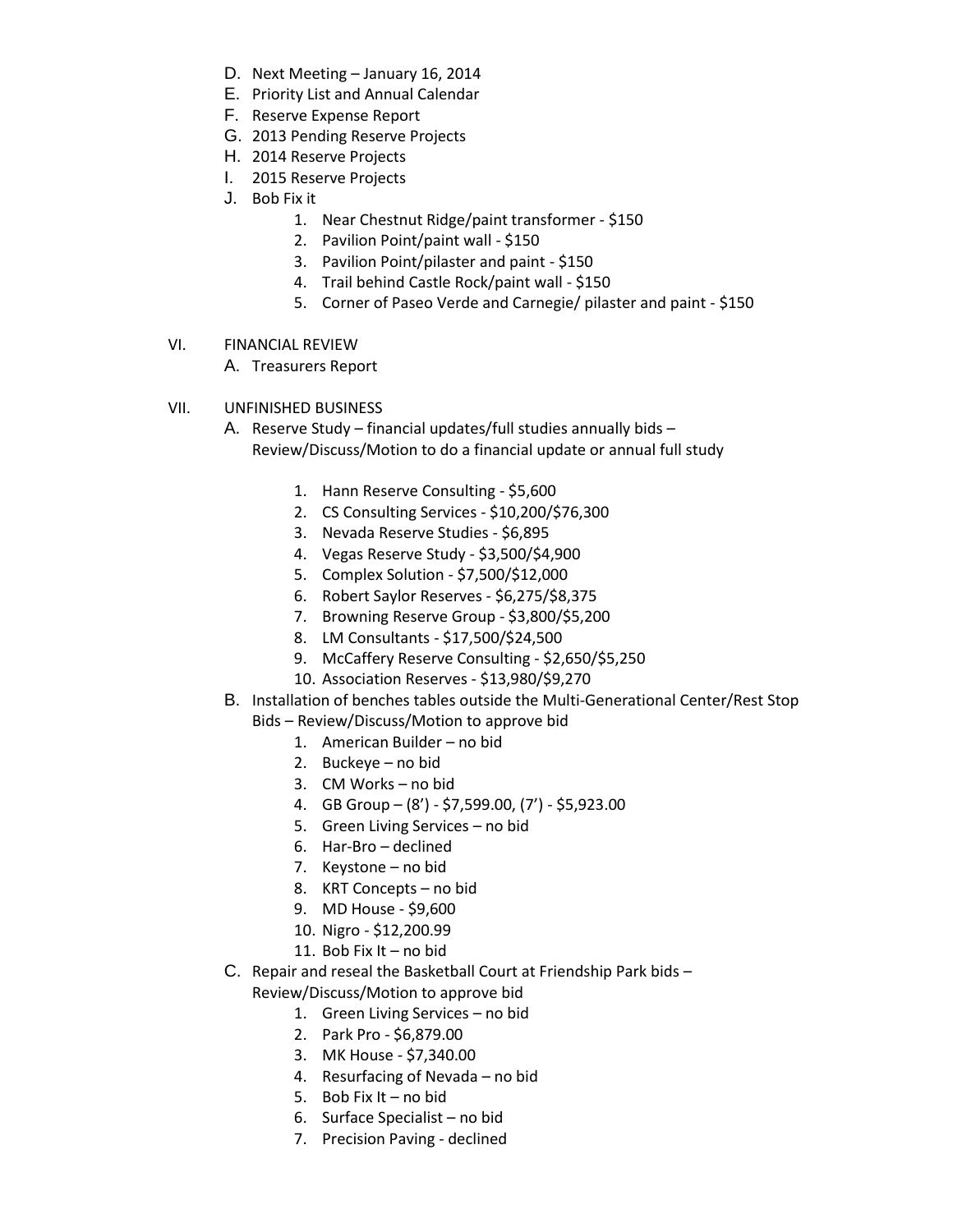- D. Replace and/or repair the drinking fountain in the Parks bids Review/Discuss/Motion for approval of bids
	- 1. AA Cassaro Plumbing declined
	- 2. American Builder declined
	- 3. Aqua Plumbing no bid
	- 4. Atlas Individual \$3,572.00 or \$4,415.22 each With Child \$4,197.17 or \$5,852.8 each With Pet \$4,231.61 or \$5,800.59 each Repair \$240.00 + labor each
	- 5. Buckeye no bid
	- 6. CMWorks no bid
	- 7. GB Group Individual \$2,931.00 each With Child \$3,258.00 each With Pet \$3,811.00 each Repair \$175 each
	- 8. Green Living no bid
	- 9. Har-Bro declined
	- 10. Jenni Plumber Individual \$29,800 all With Child \$33,800 all
		- With Pet \$1,250 each to add to individual Repair \$900.00
	- 11. Keystone no bid
	- 12. KRT Concepts no bid
	- 13. Las Vegas Plumbing no bid
	- 14. MK House Individual \$24,964.52 all With Child \$29,469.87 all With Tri Level \$41,007.02 Repair \$25,740.00 all
	- 15. Nigro no bid
	- 16. Precision Plumbing no bid
	- 17. Rakeman Plumbing no bid
	- 18. Bob Fix It no bid
- E. MK House Consulting / Wall and Sidewalk Repairs
	- 1. Project #12378/Repair and paint Stucco Arches/Mystic Bay
		- \$1,100.00/Operating Expense
		- 2. Project #12487/Repair block wall/Behind Jupiter Hills
			- \$1,904.00/Operating Expense
- F. Replace the pole lights throughout the community Review/Discuss/Motion to approve lighting engineer
- G. Update of electrical engineer on Review/Discuss/Motion to approve site plan to bid out electrical work
	- 1. installing lighting on the trail across from Friendship Park
	- 2. Repairing the lighting at the rest stops, palms and trails south side of Paseo Verde
- H. Contract for 2014 Board meetings Review/Discuss/Motion to for approval of location
- I. Graffiti Contract Review/Discuss/Motion to approve RFP
- J. Landscape Committee Charter Review/Discuss/Motion to approve the changes of the landscape committee charter per the committee
- K. Asphalting the trail across from Friendship Park Update
- L. Repair, Painting and Numbering of light poles Updates
- M. Finance Committee Charter– At legal counsel to draft the charter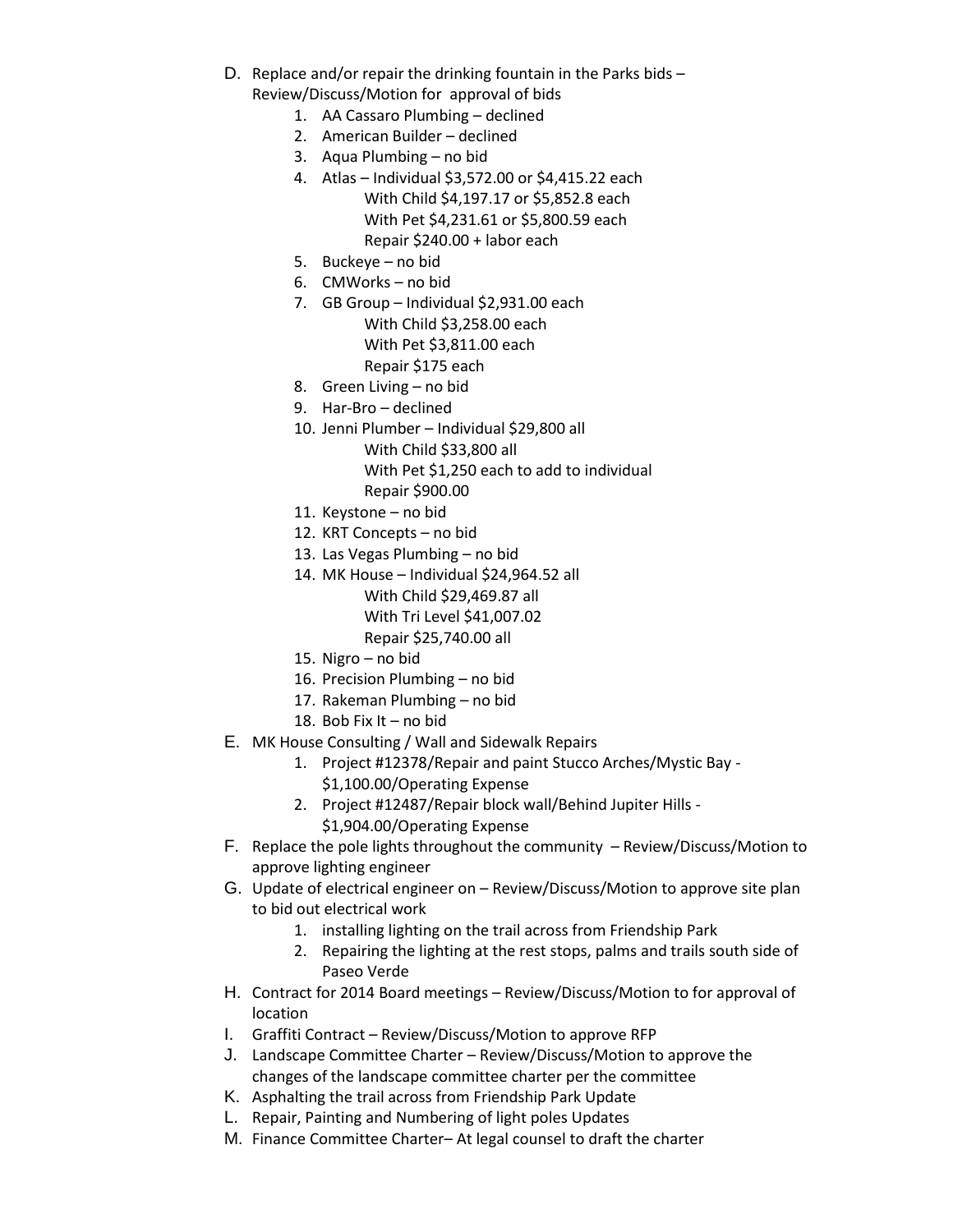- N. Legal opinion on handing out the documents to a professional appearance that are not recorded– Review/Discuss/Motion to re-write documents
- O. Cost to covert and clean up documents Review/Discuss/Motion to approve the cleanup of documents
- VIII. NEW BUSINESS
	- A. Crime Insurance Review/Discuss/Motion to approve the renewal of crime insurance
	- B. Park Pro Proposals/Park repairs
		- 1. Repair the swing set hardware at the Cozy Hill Circle Park Review/Discuss/Motion to approve the proposal for \$422.59 to repair the chains, rubber strap seats, shackles and hardware – Reserve CID
		- 2. Repair the chain link climber at the Cozy Hill Circle Park Review/Discuss/Motion to approve the proposal for \$780.96 to remove and replace the damage chain link climber – Reserve CID
		- 3. Remove and replace the sand at Cozy Hill Circle Park to comply with IPEMA – Review/Discuss/Motion to approve the removal of the sand and the installation of woodchips for \$5,321.50 – Reserve CID
		- 4. Remove and replace the vinyl decks, stairs and transfer points of Cozy Hill Park – Review/Discuss/Motion to approve the removal and replacement of the decks, stairs and transfer points of \$4,658.01 – Reserve CID
		- 5. E-mail from Park Pro and a proposal to remove and replace damaged decks, platforms and stairs and replace – Review/Discuss/Motion to approve the removal and replacement of \$27,839.36 or look at the pour in place rubber – Reserve CID
	- C. Resignation of a Board members effective immediately
	- D. Opening of Audit and Tax Return bids Review/Discuss/Motion to review 3 sealed bids and possible approval
	- E. Approval of 2014 Rate and Spec sheet for 2014 newsletter Review/Discuss/Motion to approve the 2014 Rate and Spec sheet
	- F. Remove and replace one concrete slab at the north side of the basketball court by Friendship Park – Review/Discuss/Motion for approval of the removal and replacement of the one concrete slab (2 sealed bids from MK House and Precision Paving Co.)
	- G. Remove and replace multiple concrete slabs on Paseo Verde Review/Discuss/Motion for approval of the removal and replacement of multiple concrete slab (2 sealed bids from MK House and Precision Paving Co)
	- H. Transfer of funds from Operating to Reserves
	- I. MK House Consulting/Cap Repair
		- 1. Project #12595/Repair and paint caps/near Windsong Echo/\$695/Operating
	- J. Paint and repair wrought iron structures along Paseo Verde Bob Fix It Review/Discuss/Motion for approval paint and repair wrought iron structures
	- K. Monthly cost for management to spend on ongoing maintenance versus capital repairs – Review/Discuss/Motion to approve an amount per month for ongoing maintenance
	- L. Monthly cost for replacement of greenery and/or rocks with management oversight – Review/Discuss/Motion to approve an amount per month for replacement of greenery and/or rocks
	- M. Wall issues throughout the community Review/Discuss/Motion to approve structural engineer